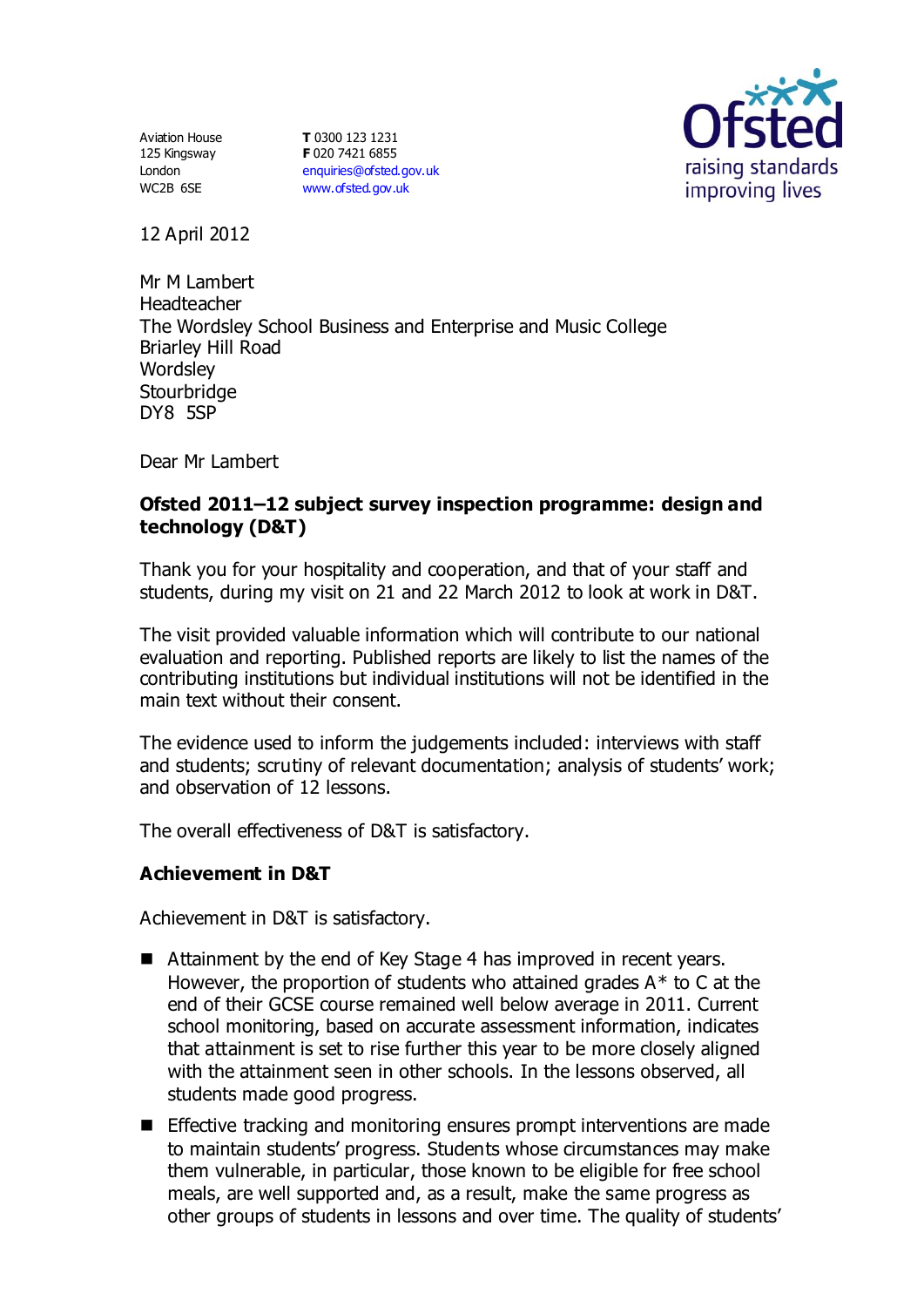written communication is improving as a result of effective strategies to improve their writing.

 $\blacksquare$  Key Stage 3 students learn basic skills well. By the end of the key stage most have begun to develop their design capabilities but there are insufficient opportunities to extend them further.

# **Quality of teaching in D&T**

The quality of teaching in D&T is good.

- Learning in lessons moves at a good pace because teachers plan effectively to ensure that students are interested and engaged. Staff set high expectations of students.
- The effective use of peer- and self-assessment encourages high levels of independent work and helps students understand how to improve their work. Students value being able to develop their own unique design ideas and are justly proud of their work. Modelling of students' ideas is used well to help them to understand how to improve their work. Opportunities are sometimes missed to capture the development of students' thinking as a result of their modelling.

## **Quality of the curriculum in D&T**

The quality of the curriculum in D&T is satisfactory.

- The curriculum is broad and balanced. The department rightly identified that electronics and systems and control needed to be developed and these are now included at Key Stage 3 and will be an option for those students who wish to pursue D&T in Key Stage 4 from this September. The department recognises the need to provide more opportunities for students to work with modern and smart materials.
- At Key Stage 3 opportunities are missed to develop students' design capabilities across the different material areas. Staff have begun to develop projects in Year 9 which pull together a wide range of designing and making activities which better reflect the design process.

## **Effectiveness of leadership and management in D&T**

The effectiveness of leadership and management in D&T is good.

■ Outstanding leadership is provided by the head of department. She has worked effectively to rebuild the department and bring together the new members of staff as an effective team who work hard and share a common ethos. All members of staff contribute effectively in the drive to improve standards. The love of subject and desire to do the best for every student is at the heart of all they do. There has not been sufficient time for the full impact of all the work to be seen in all the material areas. Tracking and monitoring of students' progress are extremely secure and used to support staff and to hold them to account.